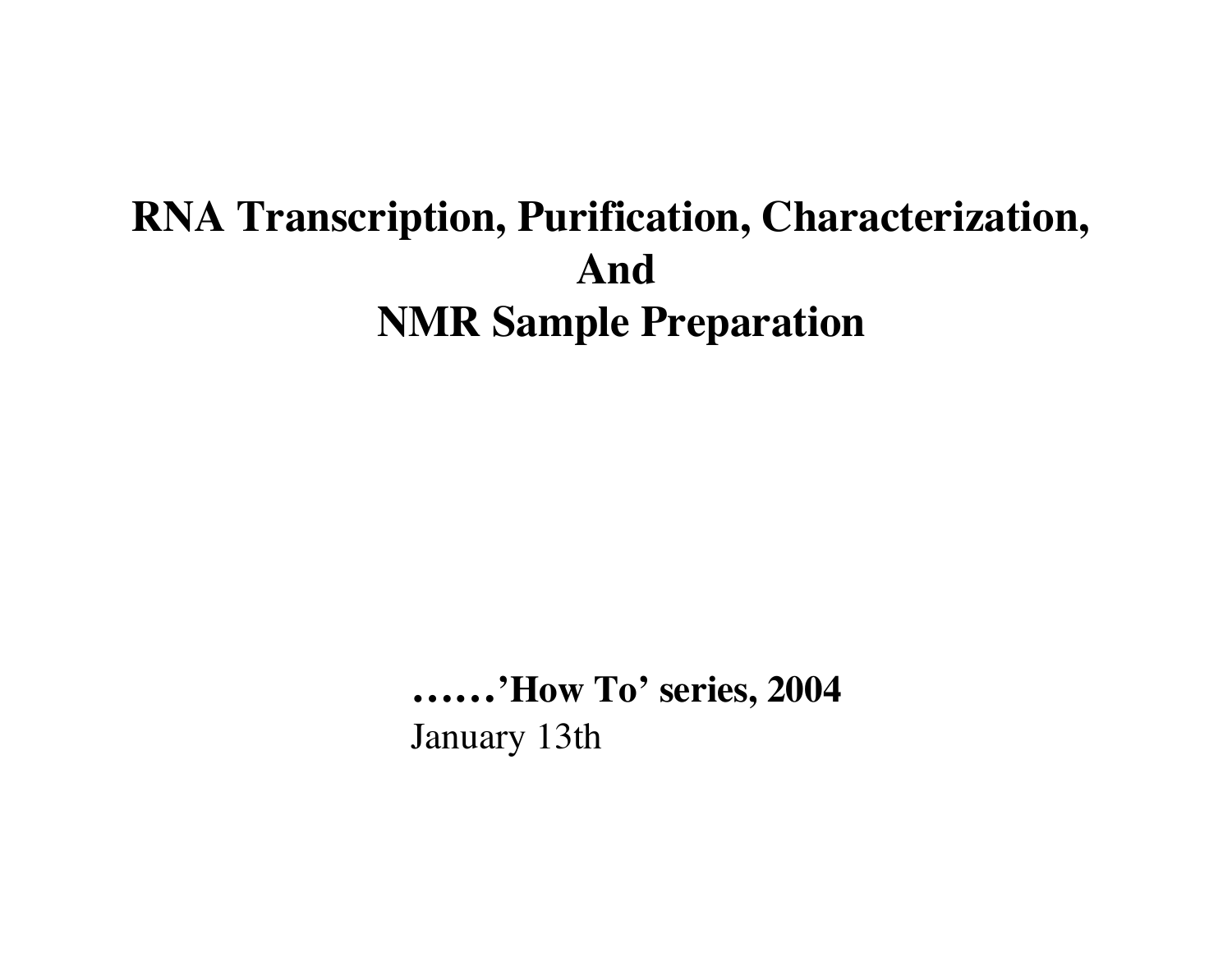# **Steps Involved**

**Synthesis of RNA sequence** (*in vitro* T7 Polymerase-based RNA transcription)

### **Purification of Synthesized RNA**

(denaturing PAGE, Electro-elution)

**Characterization** (PAGE, UV Melting, NMR)

**NMR Sample Preparation**

(Buffer choice, Lyophilization vs Speed-Vac, Annealing)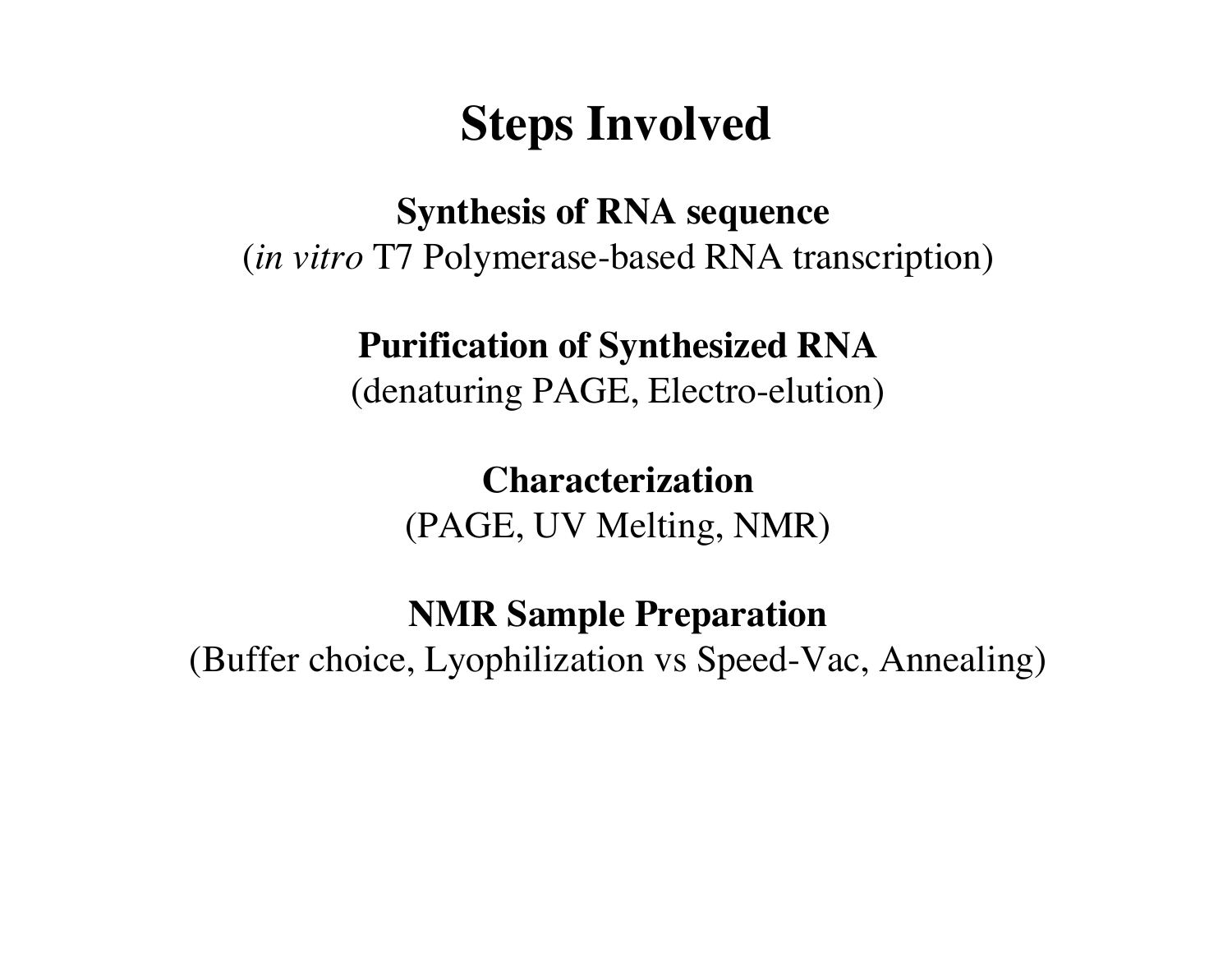# **T7 RNA Polymerase-based** *in vitro* **Transcription**

To produce large quantities of RNAs for NMR

**Limitations:** Requires 5'-end to be purine-rich! and may produce 3'end heterogeneity!

T7 bacteriophage RNA polymerase is single polypeptide chain enzyme, extremely efficient and allow RNA synthesis in large quantity

Can be obtained commercially, but becomes expensive for large scale RNA synthesis, thus has to be expressed and purified *in-house*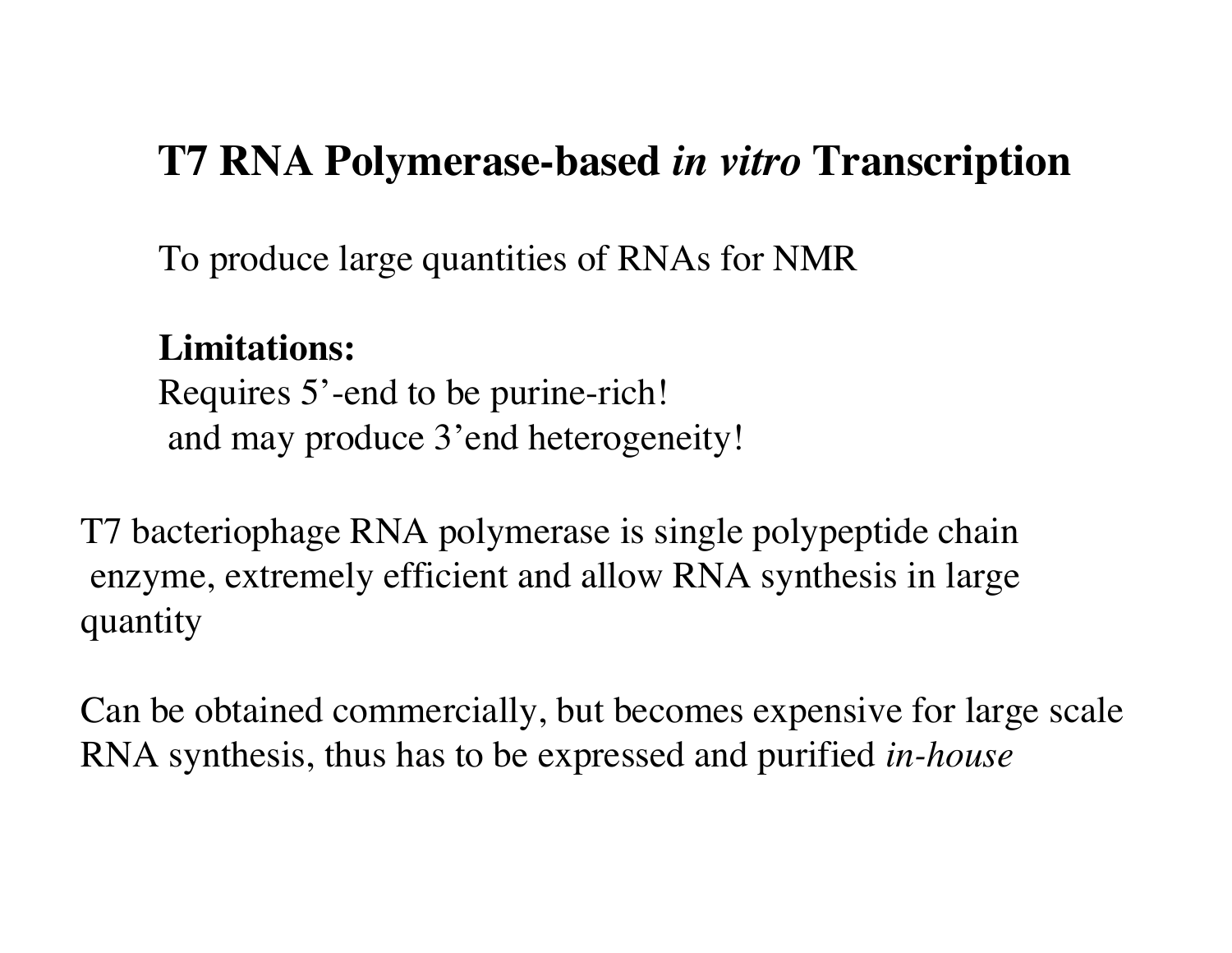# **T7 RNA Polymerase Information**

Over-expression plasmid (pAR1219) developed by Studier et al. It has gene encoding T7 RNA polymerase under control of lac UV5 Promoter. Plasmid also carries lac Iq gene encoding lac repressor. Production of T7 RNA polymerase is induced by adding IPTG.

T7 RNA polymerase is easily proteolysed by protease OmpT and E.Coli BL21 strain cells lacking this enzyme are recommended host for the plasmid.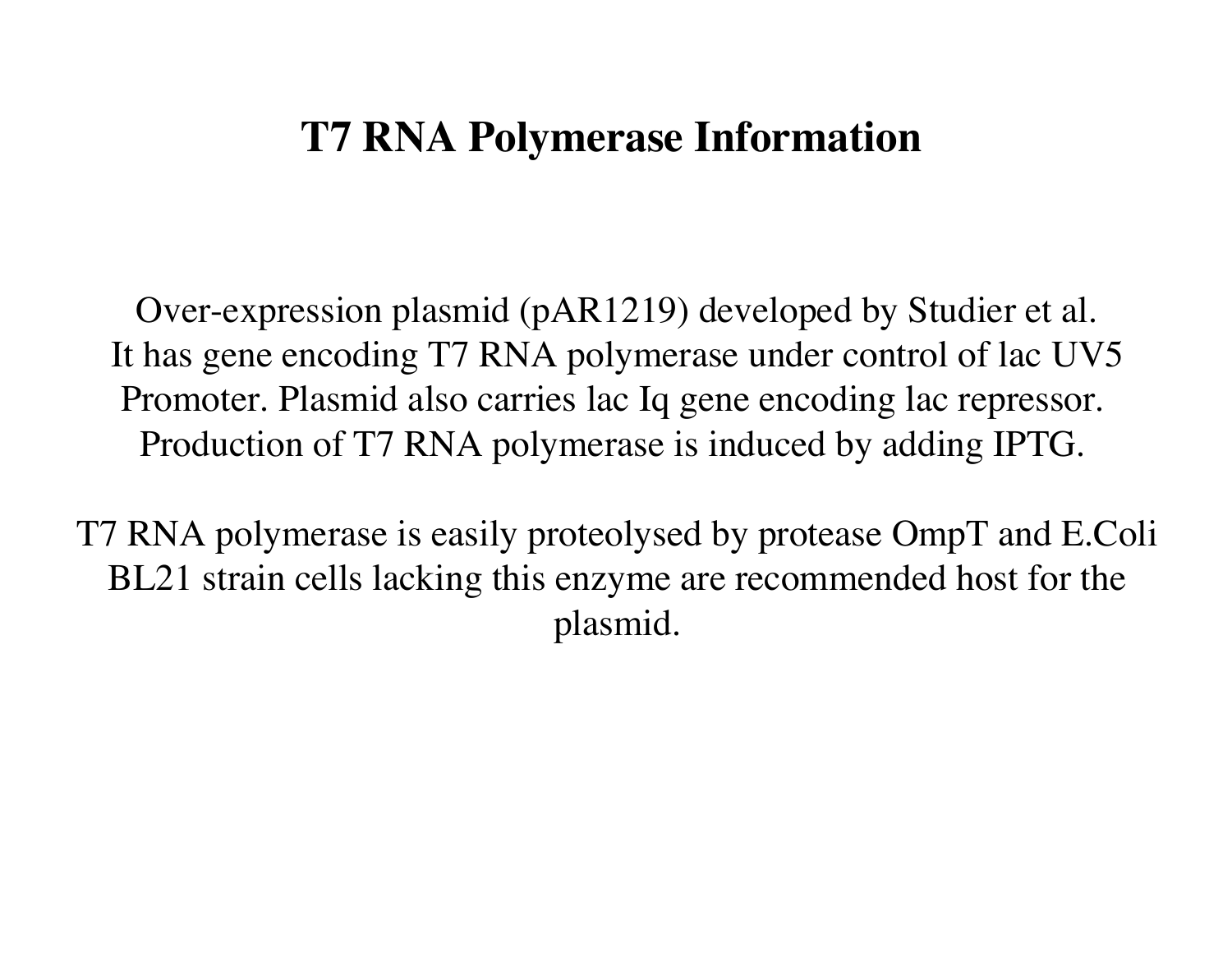## **T7 RNA Polymerase-based** *in vitro* **Transcription of RNA Oligonucleotide of your interest**

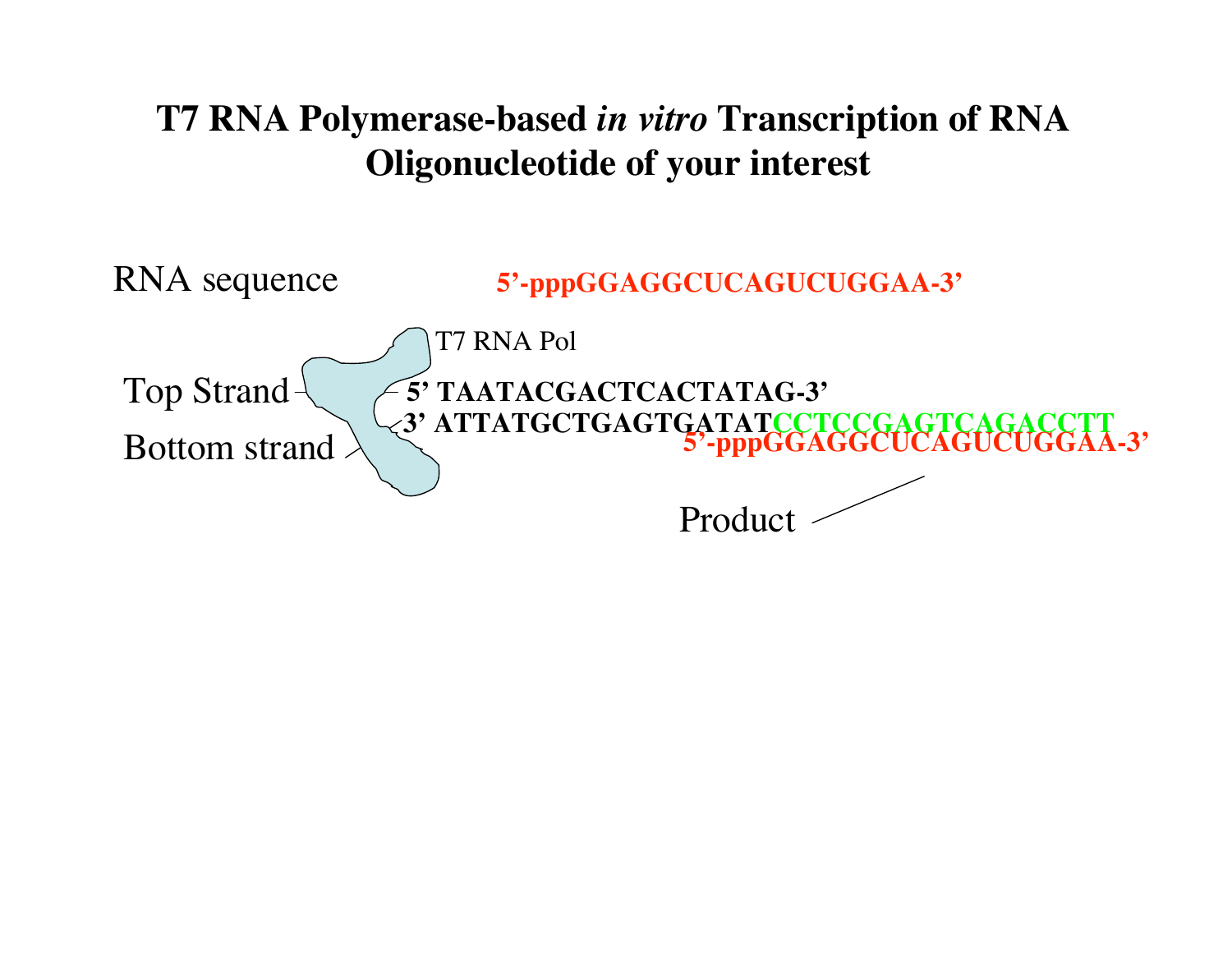#### **Transcription Cocktail**

Template DNA duplex (0.01mM) **rNTPs (4mM each)** MgCl<sub>2</sub> (5 times NTP conc., 20-30mM range) **5X Transcription buffer** (contains Tris-HCl, pH 8.1, 20mM spermidine, Triton X-100, 100mM DTT, PEG) **T7 Polymerase Enzyme (1mg/ml) Sterile water**

#### **TOTAL REACTION VOLUME 10-20mL**

**Incubation for 2-4 Hrs.**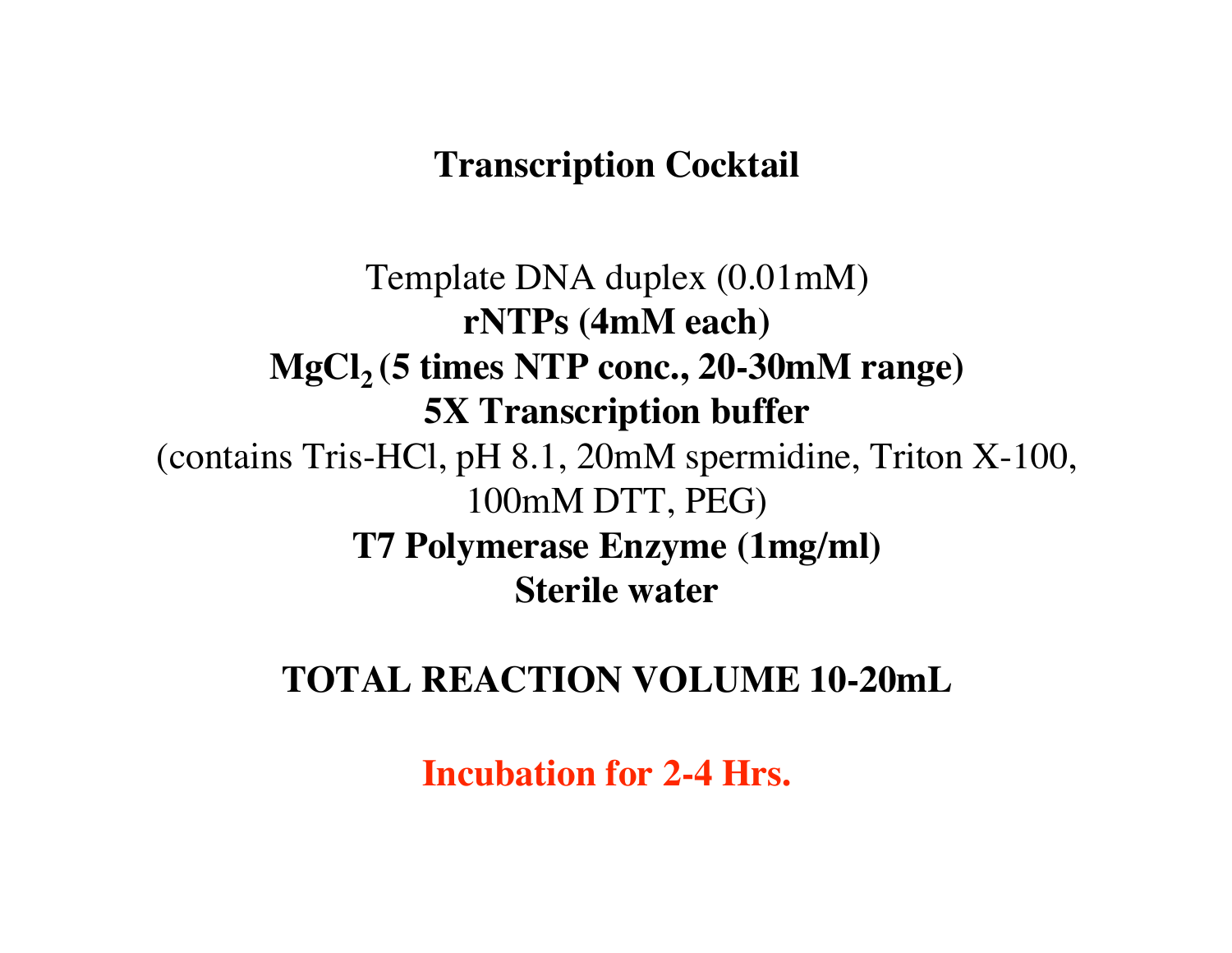| Component            | ∐i∕mM               | <b>Vol.add/ml</b> | [1f/mM          |  |  |
|----------------------|---------------------|-------------------|-----------------|--|--|
| <b>Top Strand</b>    | 0.02                | 0.60              | 0.0006          |  |  |
| <b>Bottom Strand</b> | 0.02                | 0.60              | 0.0006          |  |  |
| <b>ATP</b>           | 100.00              | 0.80              | 4.00            |  |  |
| <b>CTP</b>           | 100.00              | 0.80              | 4.00            |  |  |
| <b>IGTP</b>          | 100.00              | 0.80              | 4.00<br>4.00    |  |  |
| <b>UTP</b>           | 100.00              | 0.80              |                 |  |  |
| MgCl2                | 200.00              | 3.00              | 30.00           |  |  |
| <b>T7 RNApol</b>     | 0.25                | 0.20              | 0.0025          |  |  |
| 5x Trans. Buffer     | 5x                  | 4.00              | 1x              |  |  |
| <b>H2O</b>           |                     | 8.40              |                 |  |  |
|                      | <b>Final Volume</b> | 20.00             |                 |  |  |
|                      |                     |                   |                 |  |  |
| <b>Edta</b>          | 250.00              | 2.40              | 30.00           |  |  |
| <b>NaAcetate</b>     | 3M                  | 2.00              | $.10x$ rxn vol. |  |  |
| EtOH chilled         |                     | 50.00             | 2.5x rxn vol.   |  |  |

|                             | <b>TIME</b>          | 8:15              | 9:15  | 10:15 | 11:15           | 0:15  | 13:15 | 14:15 | <b>Totals</b> |
|-----------------------------|----------------------|-------------------|-------|-------|-----------------|-------|-------|-------|---------------|
|                             | dilution uL (in 1mL) | 10                | 10    | 10    | 10 <sup>°</sup> | 10    | 10    | 10    |               |
|                             |                      |                   |       |       |                 |       |       |       |               |
| $\triangleq$                | Vol. $(uL)$          | 1100              | 900   | 940   | 990             | 980   | 950   | 960   | 6820          |
|                             | abs.                 | 0.03              | 0.06  | 0.034 | 0.049           | 0.018 | .01   | .003  |               |
|                             | OD amount            | 3.3               | 5.4   | 3.196 | 4.851           | 1.764 | 0.95  | 0.288 | 19.749        |
| $\mathbb{E}$ # $\mathbb{Z}$ | Vol. (uL)            | 650               | 670   | 700   | 780             | 970   | 940   | 1160  | 5870          |
|                             | abs.                 | $\parallel$ 0.021 | 0.046 | 0.04  | 0.038           | 0.005 | .005  | .006  |               |
|                             | OD amount            | 1.365             | 3.082 | 2.8   | 2.964           | 0.485 | 0.47  | 0.696 | 11.862        |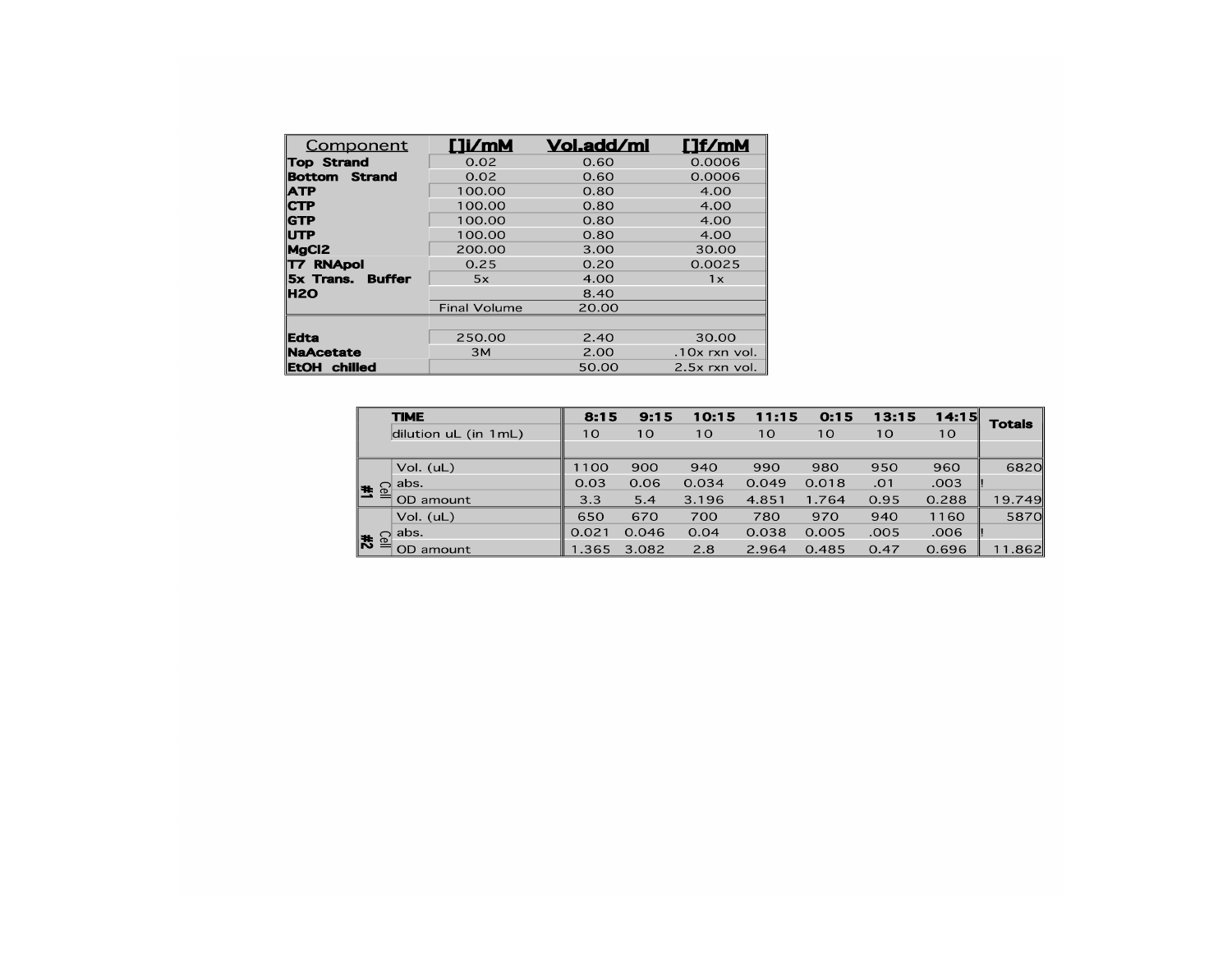#### **Effective Variables in Transcription Reaction**

**1. DNA Template final concentration 200nM-1uM** *(best results, generally, around 500nM)*

> **2. rNTP concentration (2-4mM)** *(can be lowered for specific NTPs)*

- **3. Magnesium Concentration** *(most important!)*
- **4. T7 RNA Polymerase concentration** (0.5-2%)
	- **5. Incubation time**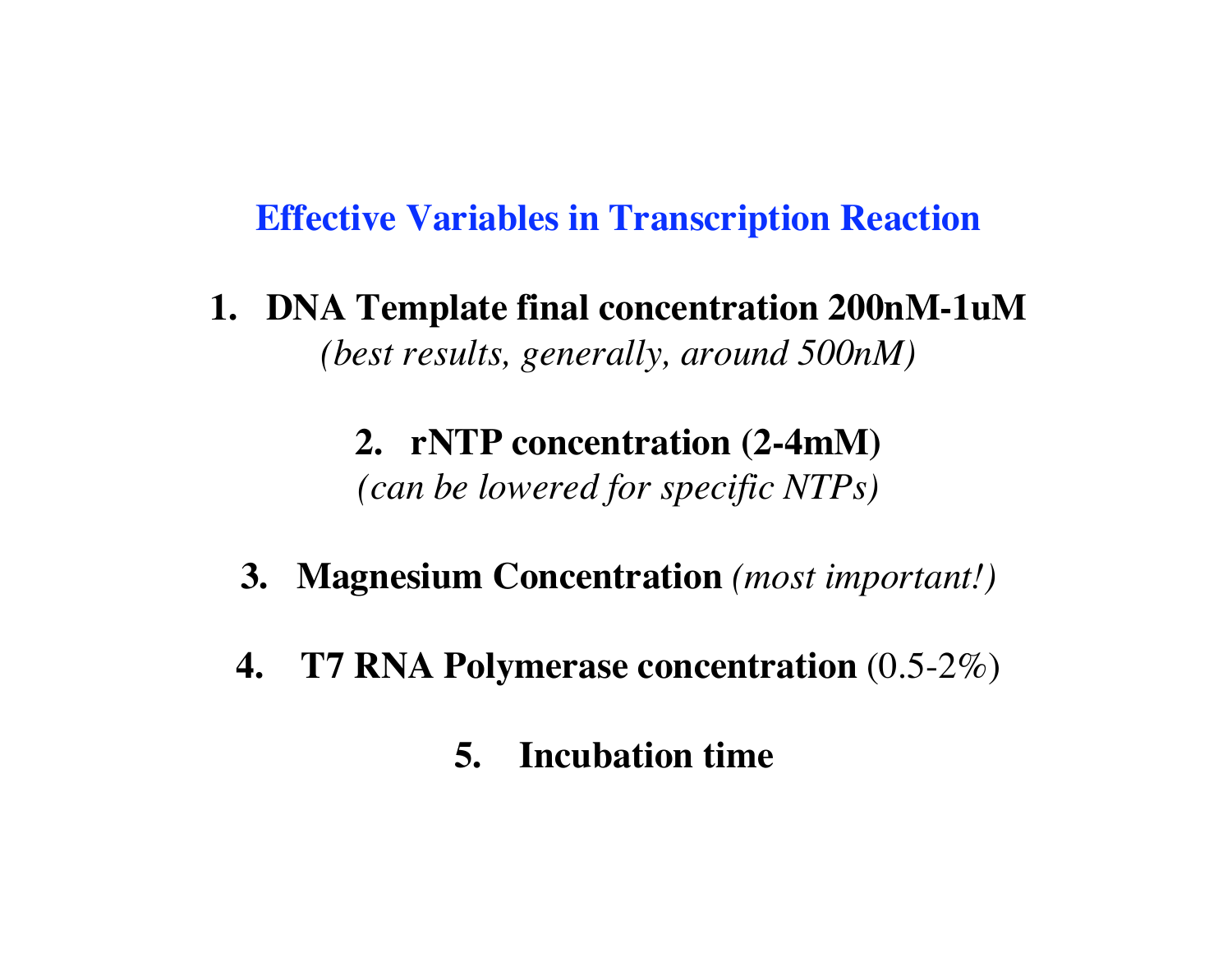### **Once Transcription incubation is over…**

- 1. Quenching the reaction by EDTA 1.5 times total Mg conc.
- 2. PPTN. By Ethanol/3M 5.3pH NaoAc. O/N at -20C
- 3. Spinning at 12g for 15min
- 4. Wash with 70% EtOH (chilled)
- 5. Spin again.
- 6. Save the pellet. Let it dry at RT.
- 7. Add 6X BPP/XCC Dye in 7M Urea.
- 8. Heat in 7M Urea to dissolve

Load onto 20% PAGE Denaturing. O/N 600-1000V Constant (better if you pre-run for 1hr or so)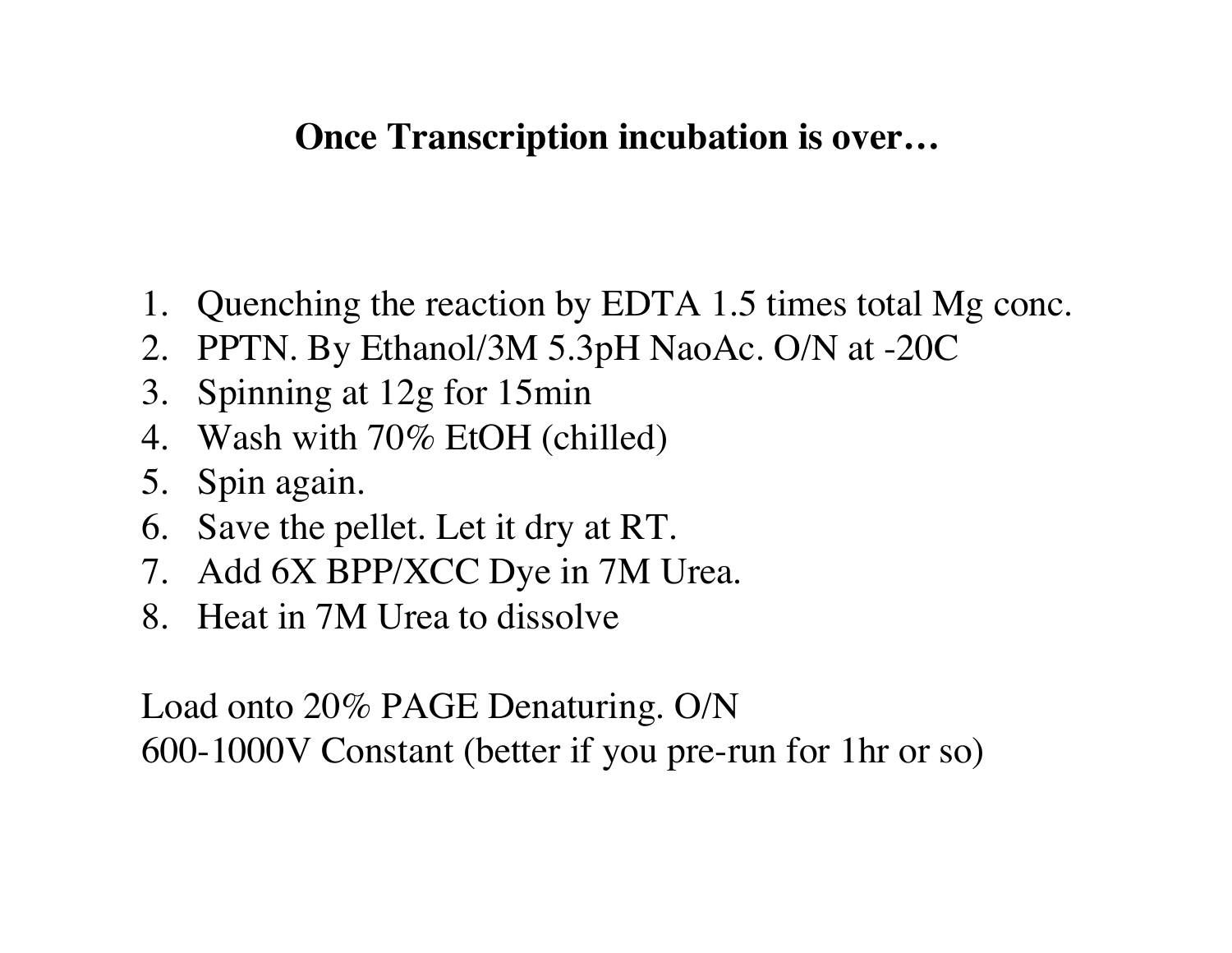# **Next Day….**

- 1. Cut the band using UV shadowing
- 2. Electro-elute using 1000MW cut off membrane. (0.5x TBE)
- 3. Check OD at 260nm of the collected sample to quantitate RNA.
- 4. (USE Extinction coefficient calculated from web site)
- 5. BioPolymer Calculator **paris.chem.yale.edu/extinct.html**
- 5. PPT again using EtOH/NaoAC

# **Dialysis**

- 6. Dissolve and dialyze against
	- Water/EDTA(10mM) 24Hrs (1L volume)
	- Water/1mM EDTA (24Hrs)
	- Water only (24Hrs.)

Collect all liquid from membrane and again take OD to measure RNA quantity- Store at –20C.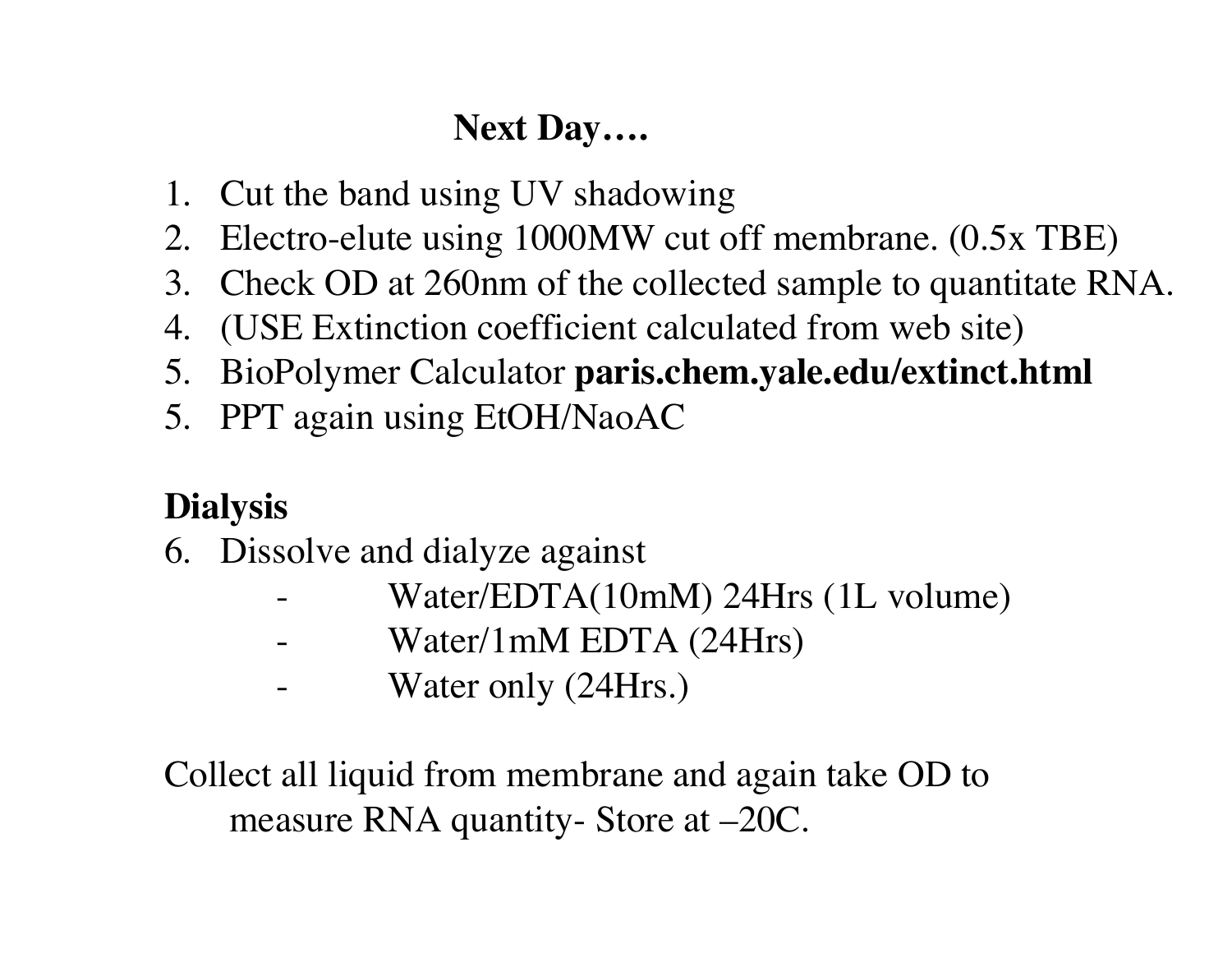### **Characterization:**

Take 10-20uL containing ~0.05ODs and run denaturing 10-20% PAGE with known markers to check the integrity (single band) and size (MW) of your RNA.

## **Trying to make Hairpin...it could also make duplex!**

Check with Native PAGE in TBE or TBM. Run at 4C Also, UV-melting can give information about the melting temperature, Buffer effects, etc.

Finally, NMR (1D Imino and TOCSY ) to further check the RNA Integrity (conformation and sequence)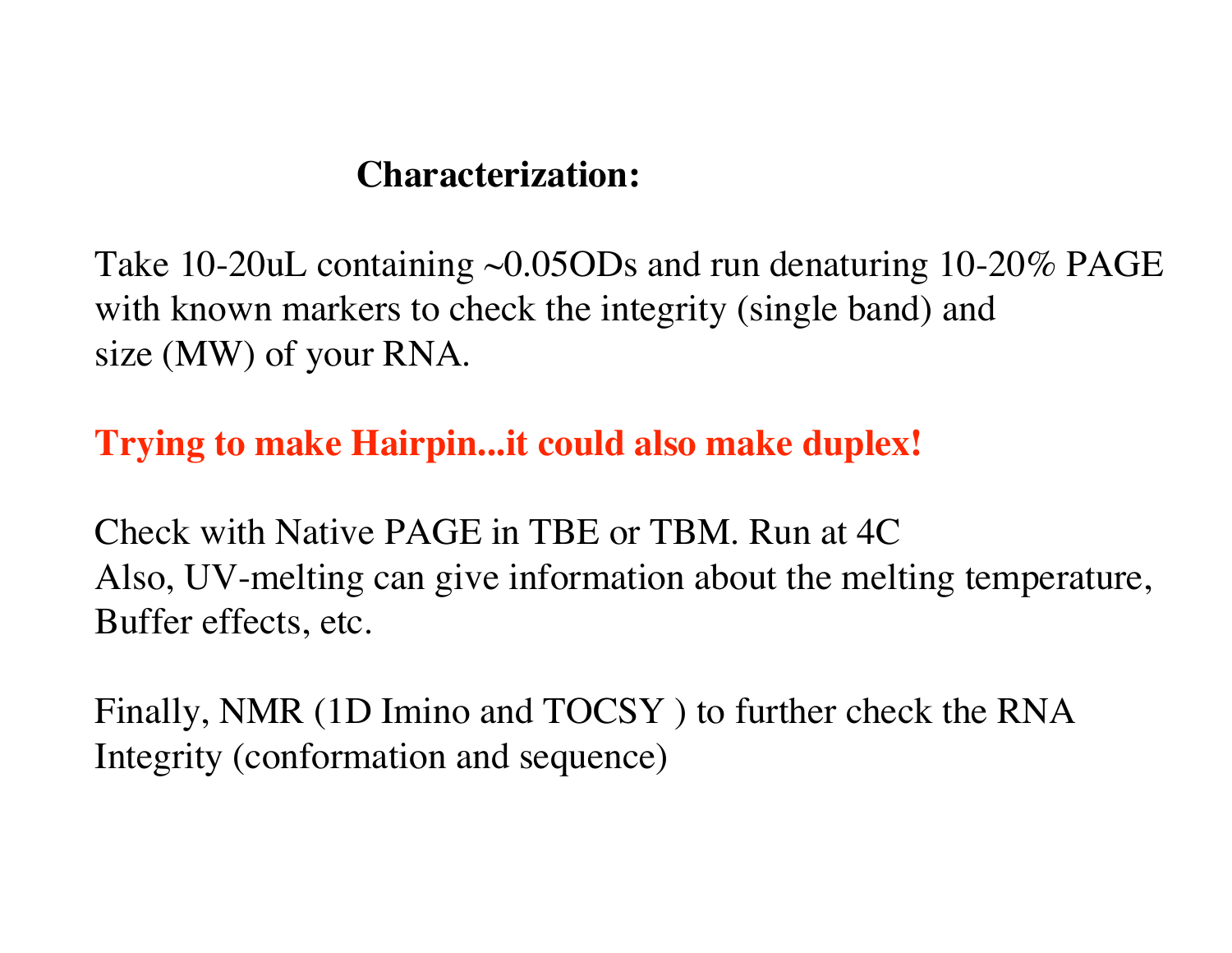

**Characterization of SL1 RNA Dimers and Monomers** in 10% PAGE in TBE at RT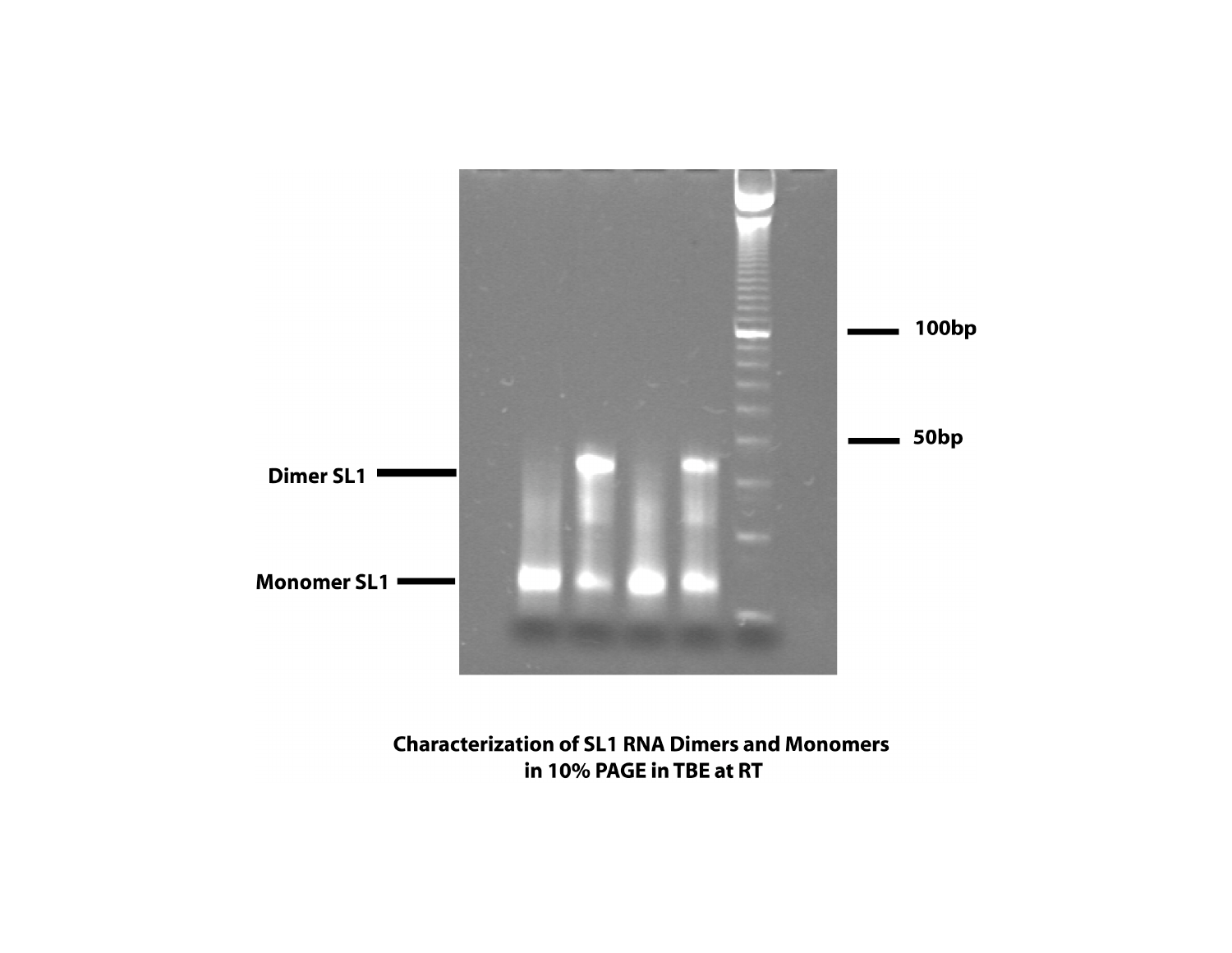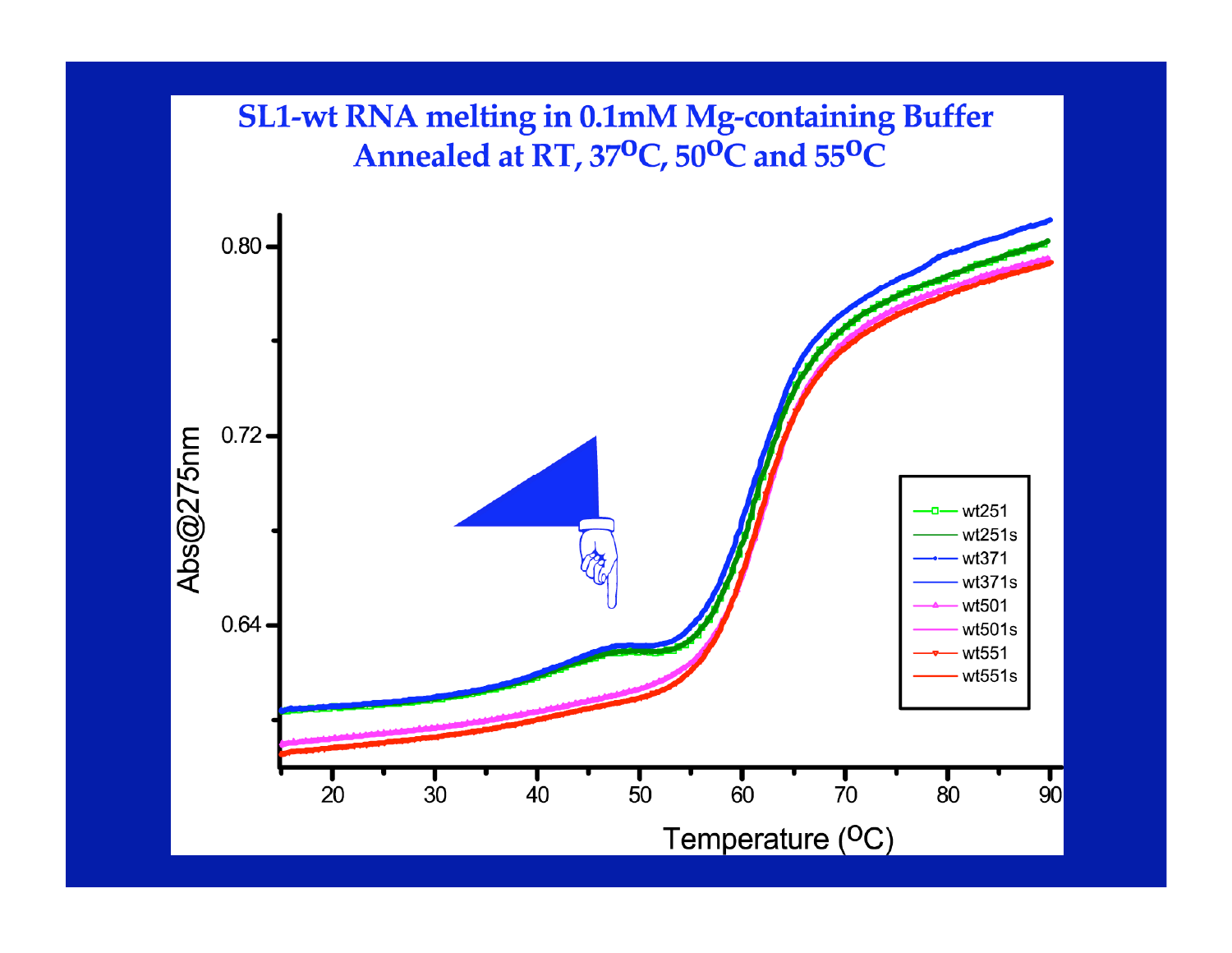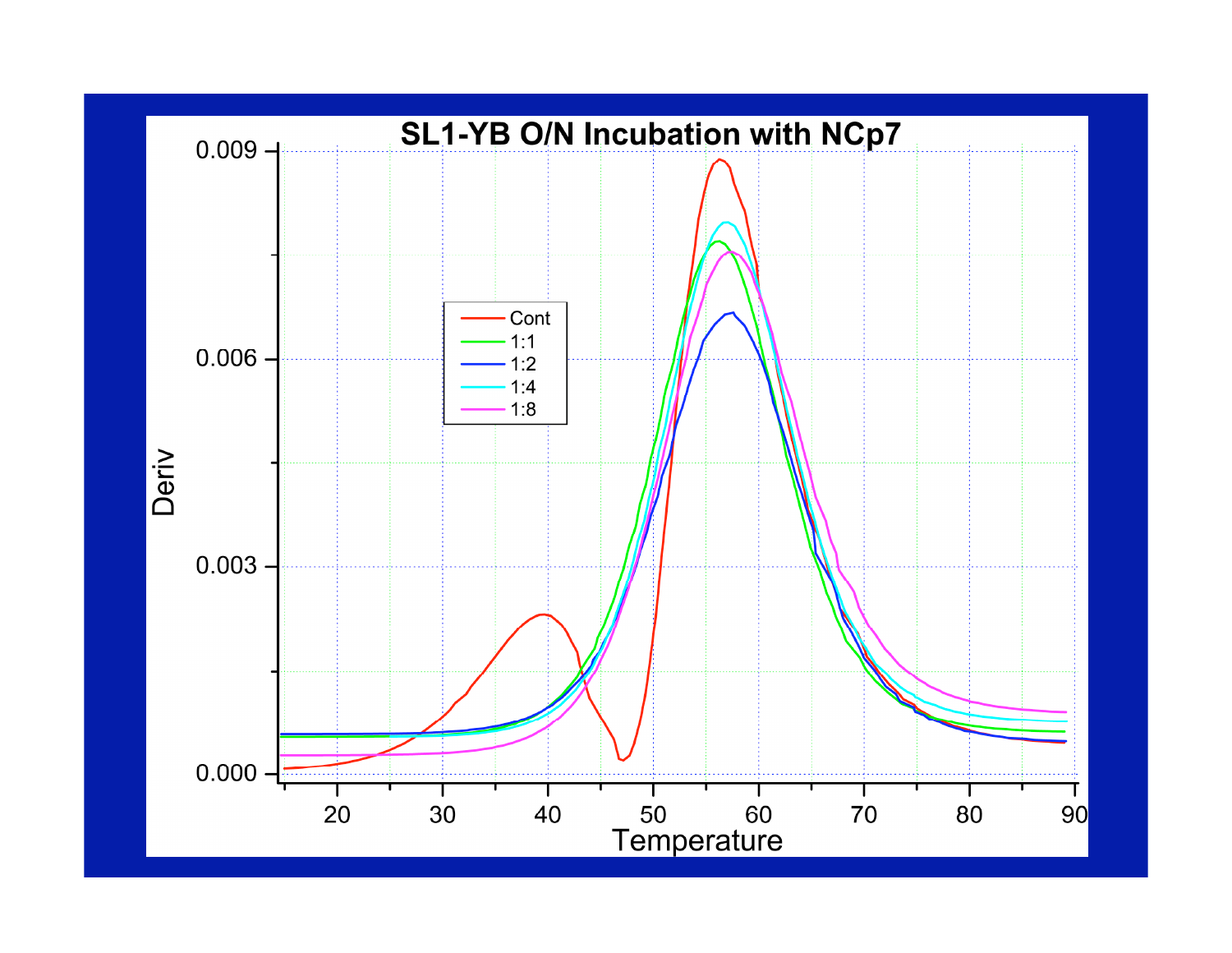

TOCSY NMR of RNA showing U and C H6-H5 signals